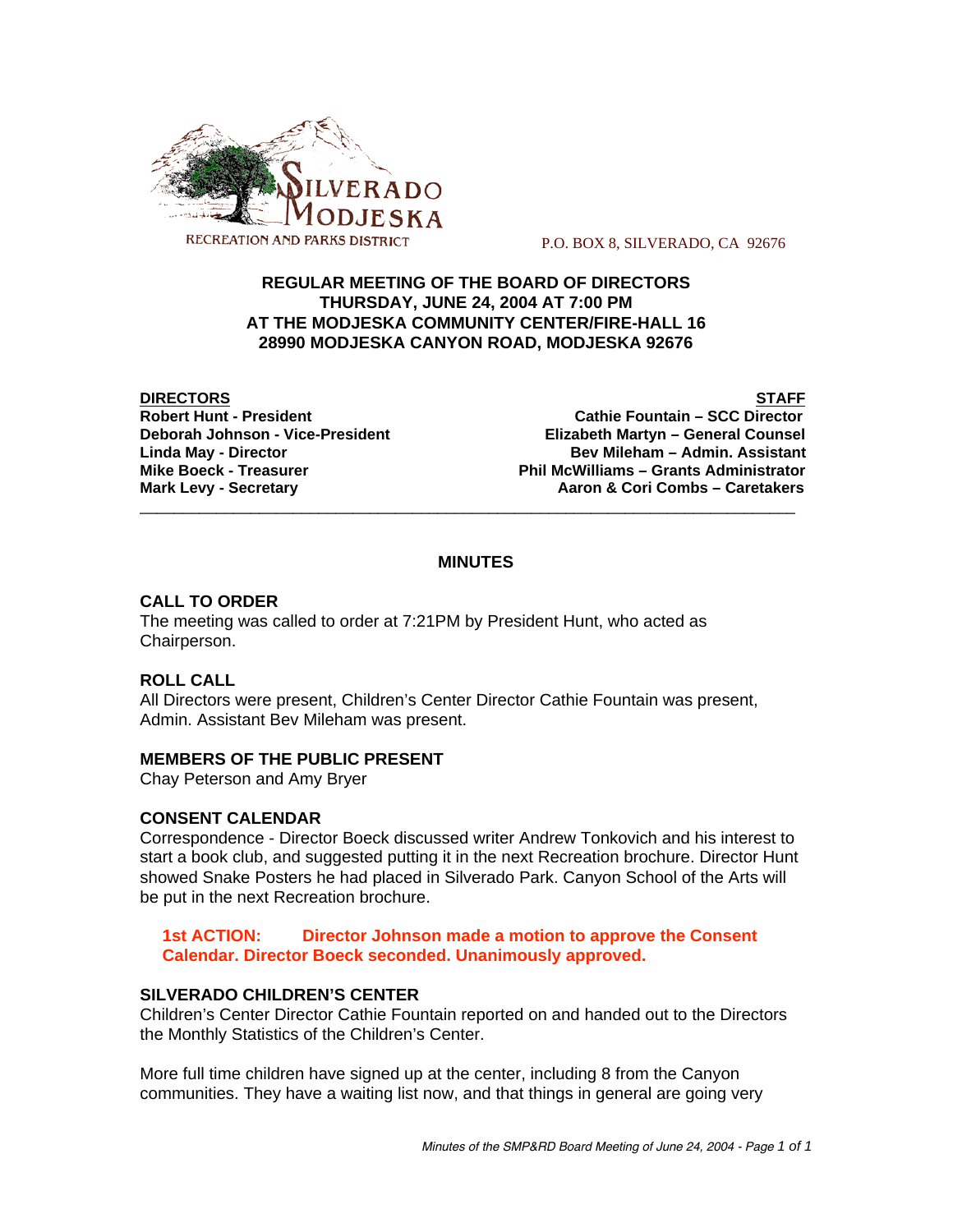well. An Open House was a huge success, and the classrooms have undergone a major cleaning and redecorating. General improvements have been made inside and outside to make the Children's Center more appealing and more attractive to prospective clients.

There was a discussion about the difficulty of having financial reports prepared for the first Board Meeting of the month, since it almost coincided with receipt of the monthly bank statement. Director Fountain said that it seemed to make more sense for her to make the reports at the second Board Meeting of the month. There was discussion about the advisability of exchanging the two Board Meetings, having the Planning Meeting first and the Business Meeting second each month.

## **2nd ACTION: Director Boeck made a motion that the 2nd Board Meeting of the month be used for business, and that the 1st meeting of the month be used for conceptual planning. Director Johnson seconded. Unanimously approved.**

President Hunt noted that this item was not agendized, and in any case required a Resolution, so the vote would be taken as an indication of Board consensus and a Resolution to make the changes would appear on the agenda for the next Regular Board Meeting on July  $8<sup>th</sup>$ .

Director Fountain handed out the Children's Center Financial Statements, and President Hunt added a report he wrote regarding causes and solutions of problems noted to date with the statements. Discussion of details was tabled to a future meeting since the Directors were seeing the materials for the first time this evening.

Chay Peterson spoke on behalf of families having trouble making their monthly tuitions at the Children's Center. She is looking for an umbrella organization to accept donations from community members who have expressed an interest in doing so. The Board discussed available alternatives and it was mentioned that donations to park districts are tax-deductible, per IRS publications specifically stating so. No consensus was reached.

The \$700.00 Social Services license fee for the Children's Center was paid by President Hunt in order to meet the payment deadline following disagreement about whether the payment should be made out of the General Fund or the Enterprise Fund. It was noted that the District is the licensee, the bill is addressed to SMRPD, and historically the District has paid for it.

#### **3rd ACTION: Director Johnson made a motion that the District pay for the license fees from the General Fund for this year, with no binding effect on future years. Director Boeck seconded. Unanimously approved.**

Director Boeck requested the floor to offer a public apology to Chay Peterson for the unfortunate and sometimes heated disagreements they have had over community activist issues. Chay accepted his apology.

#### **Payment of District Bills**

Approval of Payment requests totaling \$1,935.97

**4th ACTION: Director Boeck made a motion to approve payment of transmittal 06-04C for \$1,365.97 to Grants Administrator Phil McWilliams for expense reimbursements for 5/1/04 to 5/31/04. \$704.03, SCE Invoice # 2-25-699-**